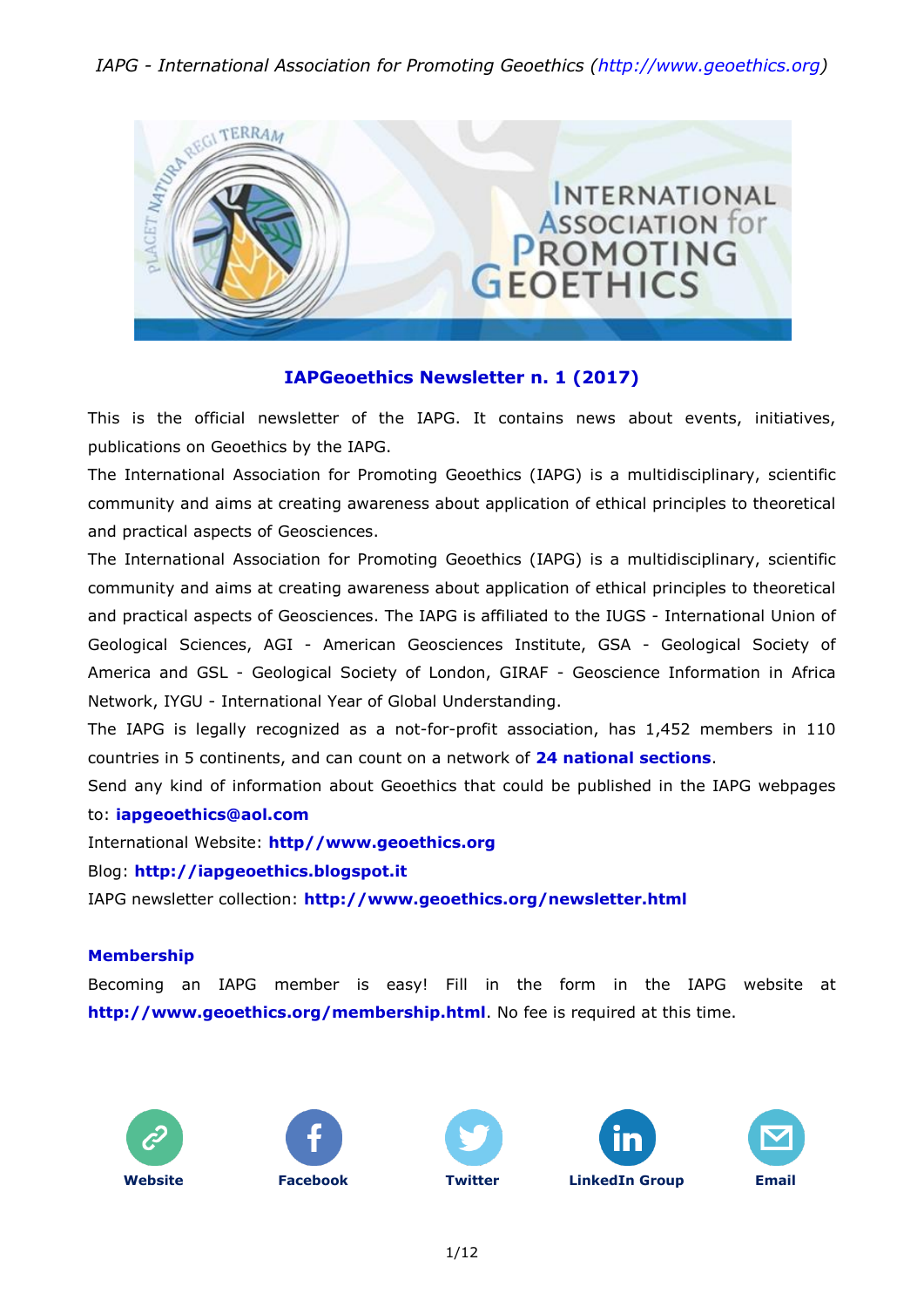# **SUMMARY**

| - Congresses                             | pag. | 2  |
|------------------------------------------|------|----|
| - Cape Town Statement on Geoethics: news | pag. | 5  |
| - New national sections                  | pag. | 6  |
| - Publications                           | pag. | 7  |
| - Videos                                 | pag. | 9  |
| - From IAPG Blog                         | pag. | 10 |
| - Focus                                  | pag. | 11 |
| - Donations                              | pag. |    |

# **CONGRESSES**



## **GEOETHICS AT THE EGU GENERAL ASSEMBLY 2017**

### **PROGRAMME**

Vienna (Austria) 26 April 2017

Another great IAPG session on geoethics is planned on 26 April 2017 (Room L4/5) at EGU General Assembly.

The session (EOS14) is entitled "**[GEOETHICS:](http://www.geoethics.org/egu2017-eos14) ETHICAL, SOCIAL AND CULTURAL [IMPLICATIONS](http://www.geoethics.org/egu2017-eos14) OF GEOSCIENCE KNOWLEDGE, EDUCATION, RESEARCH AND [PRACTICE](http://www.geoethics.org/egu2017-eos14)**" and is convened by Silvia Peppoloni (IAPG Secretary General and IAPG-Italy coordinator), Nic Bilham (IAPG Continental Coordinator for Europe), Martin Bohle (IAPG Corresponding Citizen Scientist), Giuseppe Di Capua (IAPG Treasurer), Eduardo Marone (IAPG-Brazil coordinator).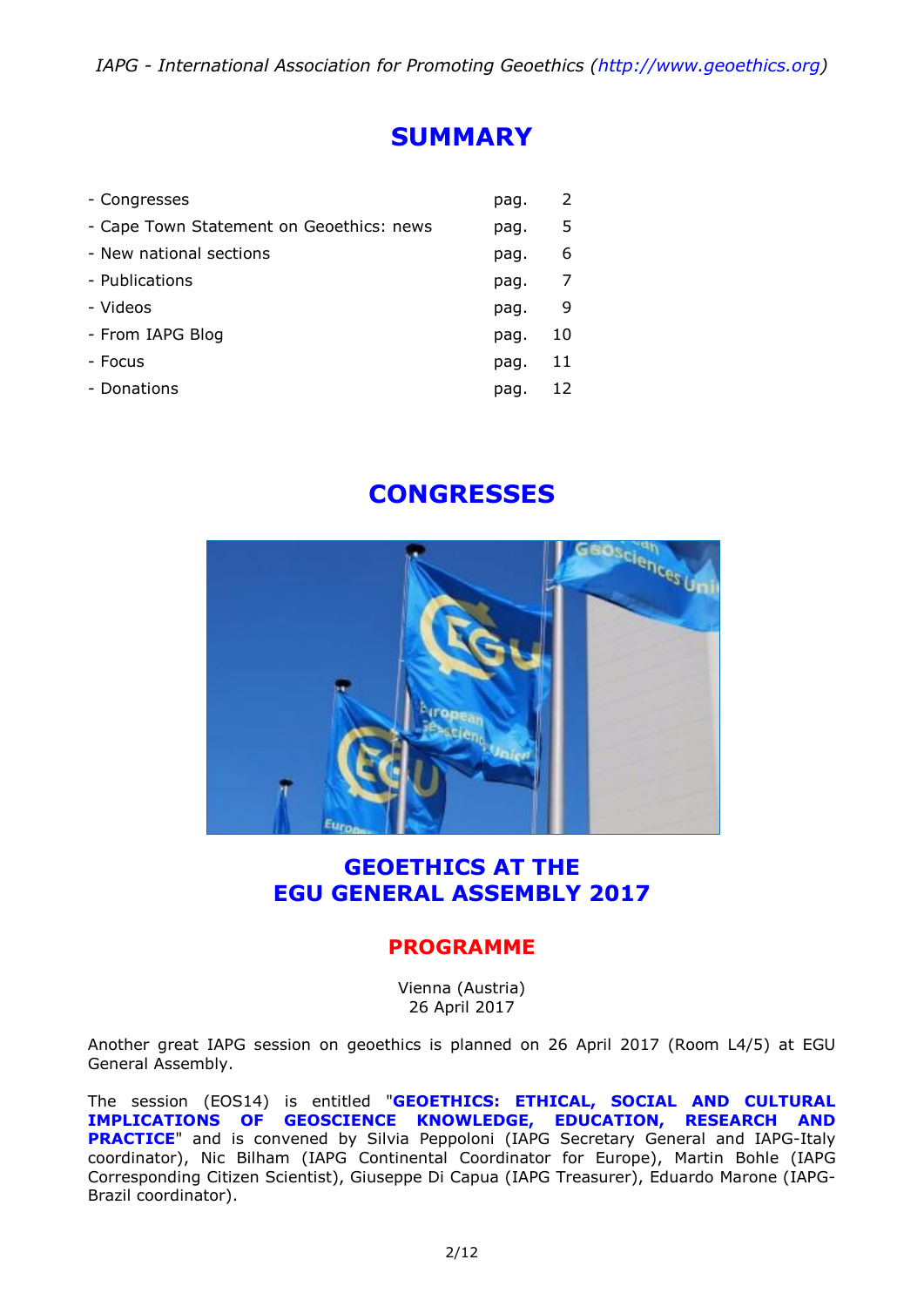34 abstracts have been submitted in this session by 75 authors from 19 countries (Austria, Belgium, Brazil, Canada, Denmark, France, Germany, Greece, Iceland, Italy, Japan, Norway, Portugal, Russia, Senegal, Switzerland, Tanzania, United Kingdom, USA).

12 orals are grouped into 2 sub-sessions: Part 1 - Defining and communicating Geoethics and Part 2 - Operationalising Geoethics: professional, institutional and industrial perspectives. 22 posters complete the programme of the session.

Presentations cover a wide spectrum of issues in geoethics, including theoretical aspects of geoethics, geoscience professionalism, ethical implications in geoscience communication, information, education, geo-hazards and data management, mining, geoparks, ocean science, geo-archeology, forensic geology, data science policies, citizen science.

Look at the programme and read abstracts at: **<http://www.geoethics.org/egu2017-eos14>**

The session starts at 13:30 in the Room L4/5; the poster session is in the Hall X4 from 08:00.

See you in Vienna on 26 April 2017!



### **GEOETHICS AT THE XX ARGENTINE GEOLOGICAL CONGRESS**

Tucumán (Argentina) 7-11 August 2017

### **CALL FOR ABSTRACTS deadline: 24 March 2017**

IAPG-Argentina co-organizes with GEVAS-Red Argentina the Symposium "**Geological Hazard and Geoethics**" (Peligro geológico y geoética). Convenership: Elizabeth Rovere (IAPG-Argentina co-coordinator), Felipe R. Rivelli (GEVAS), M.D. Vazquez Herrera (GEVAS), R.A. Violante (IAPG-Argentina co-coordinator).

#### **[Symposium](http://congresogeologico.org.ar/simposios/peligro-geologico-geoetica/) description (in Spanish)**

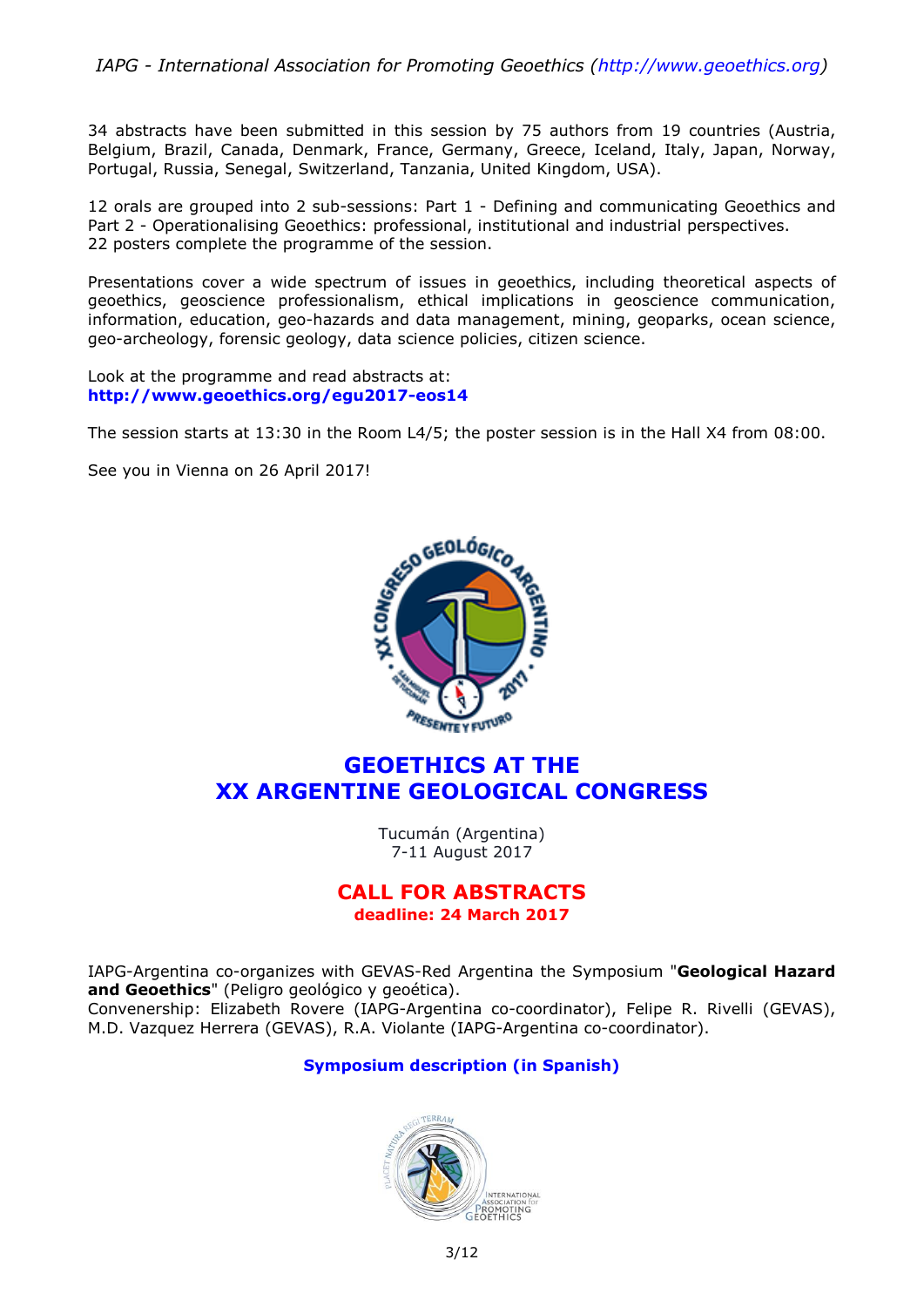

### **GEOETHICS AT THE CONGRESS "EARTH SCIENCES FOR SOCIETY"**

El Jadida/Marrakech (Morocco) 20-24 March 2018

#### **CALL FOR ABSTRACTS deadline: 30 October 2017**

Theme 9 "Geoethics". Convenership: Peter Bobrowsky (Canada), Ezzoura Errami (Morocco), Silvia Peppoloni (Italy), Zakaria Hamimi (Egypt).

**First [Circular](http://iugs.org/uploads/First%20circular%204-1-2017-1.pdf) (pdf file)**



## **GEOETHICS AT THE RESOURCES FUTURE GENERATIONS CONFERENCE 2018**

Vancouver (Canada) 16-21 June 2018

IAPG is recognized as Technical Partner of the RFG 2018 Conference and geoethics has been included among the sub-themes (under the theme "Resources and Society").

IAPG has proposed a session entitled "**Geoethics and Environmental and Social Responsibility: a context for developing Resources for Future Generations**".

The session is co-organized by IAPG and the Environmental and Social Responsibility Society (ESRS) of the Canadian Institute of Mining, Metallurgy and Petroleum (CIM).

Convenership: Silvia Peppoloni, Peter Bobrowsky and Giuseppe Di Capua for IAPG and Roberto Lencina, Karen Chovan and Jan Boon for the ESRS of CIM.

The call for abstracts will be open on 1st July 2017.

**Stay tuned!**

**More info about RFG 2018 [Conference](http://www.rfg2018.org/)**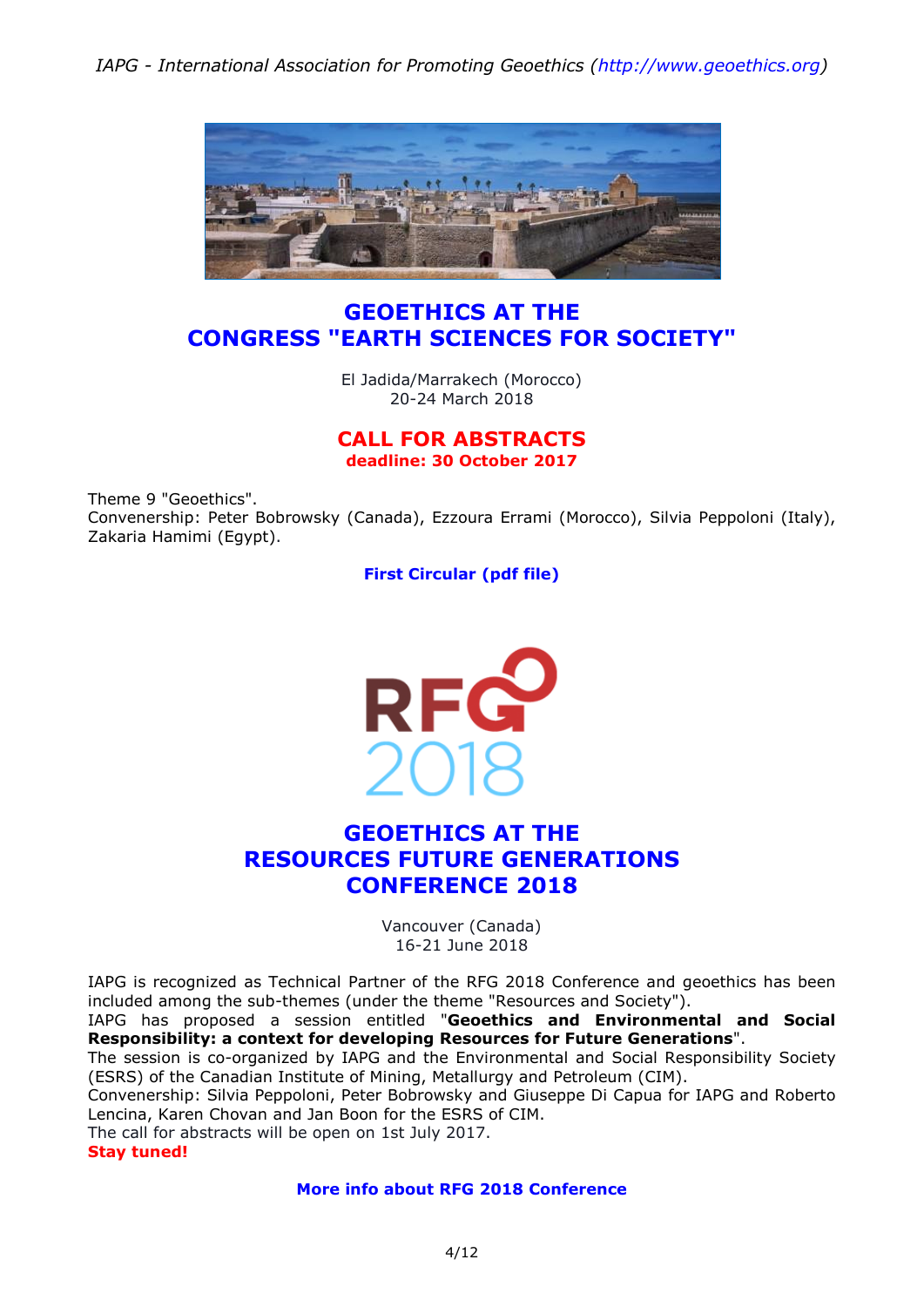# **CAPE TOWN STATEMENT ON GEOETHICS: NEWS**



IUGS - International Union of Geological Sciences has endorsed the "Cape Town Statement on Geoethics" (**<http://www.geoethics.org/ctsg>**).

We wish to thank the IUGS Executive Council and the IUGS - Task Group on Global Geoscience Professionalism for this important acknowledgment of the IAPG work, that has led many colleagues worldwide to cooperate.

Currently, the "Cape Town Statement on Geoethics" is supported by 14 geoscience organizations:

- International Union of Geological Sciences (IUGS)
- European Federation of Geologists (EFG)
- African Association of Women in Geosciences (AAWG)
- Young Earth Scientists Network (YES Network)
- International Geoscience Education Organisation (IGEO)
- Geology in the Public Interest (GPI)
- International Association for Geoscience Diversity (IAGD)
- EuroGeoSurveys (EGS)
- American Geophysical Union (AGU)
- American Geosciences Institute (AGI)
- Geological Society of America (GSA)
- Geology for Global Development (GfGD)
- International Association for Engineering Geology and the Environment (IAEG)
- African Network for Geo-Education (ANGE)

#### **Cape Town [Statement](http://www.geoethics.org/ctsg) on Geoethics**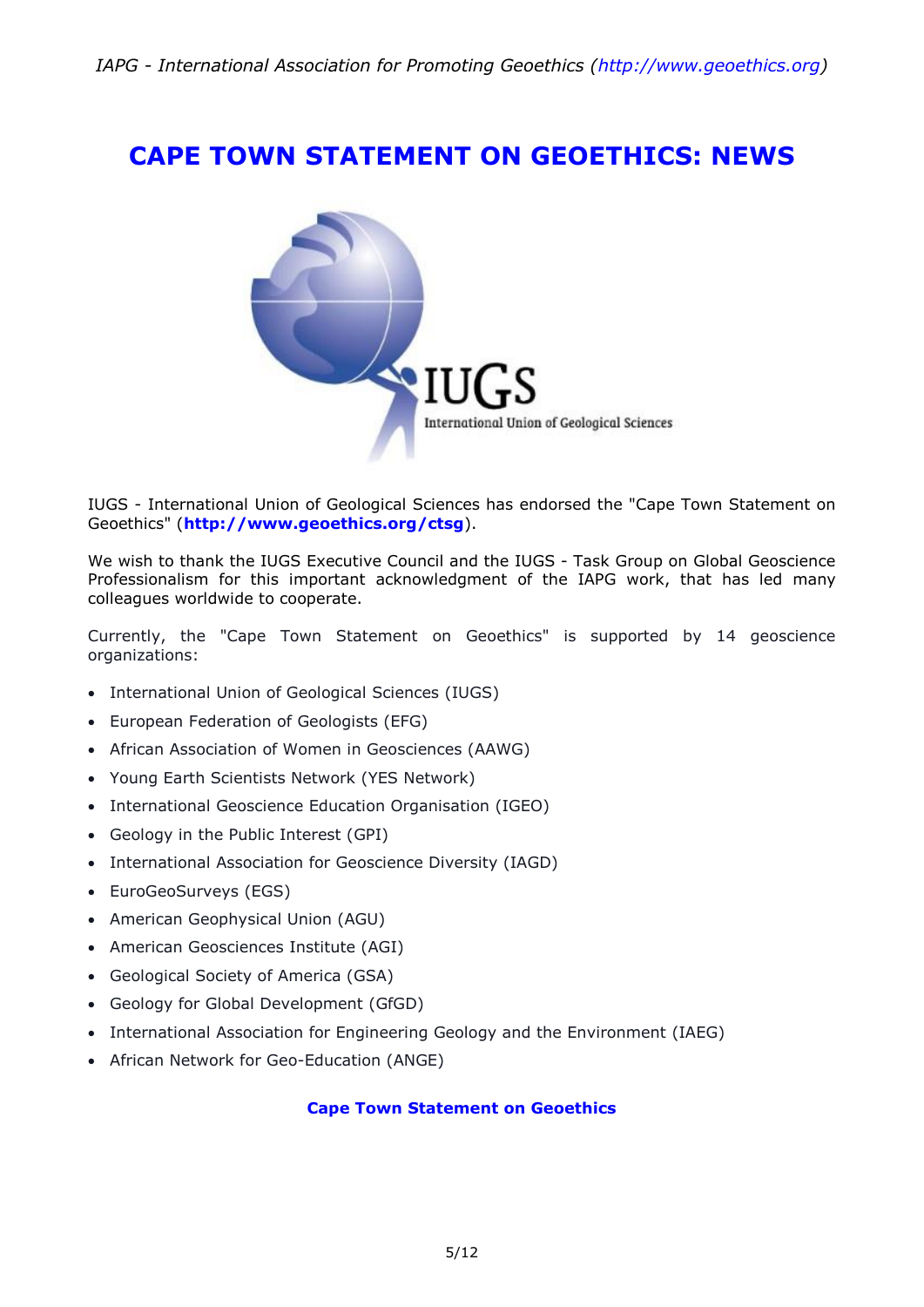# **NEW NATIONAL SECTIONS**



## **WELCOME TO IAPG-ROMANIA**

This new IAPG section will work under the responsibility of **Antoneta Seghedi** (picture below, left), senior Researcher at the National Institute of Marine Geology and Geoecology (GeoEcoMar) in Bucharest and President of the Geological Society of Romania; and **Dorina Camelia Ilies** (picture below, right), Professor at University of Oradea, Department of Geography, Tourism and Territorial Planning.



**Read more about [IAPG-Romania](http://iapgeoethics.blogspot.it/2017/01/the-iapg-section-of-romania-welcome-to.html)**

**List of the IAPG National [Sections](http://www.geoethics.org/sections)**

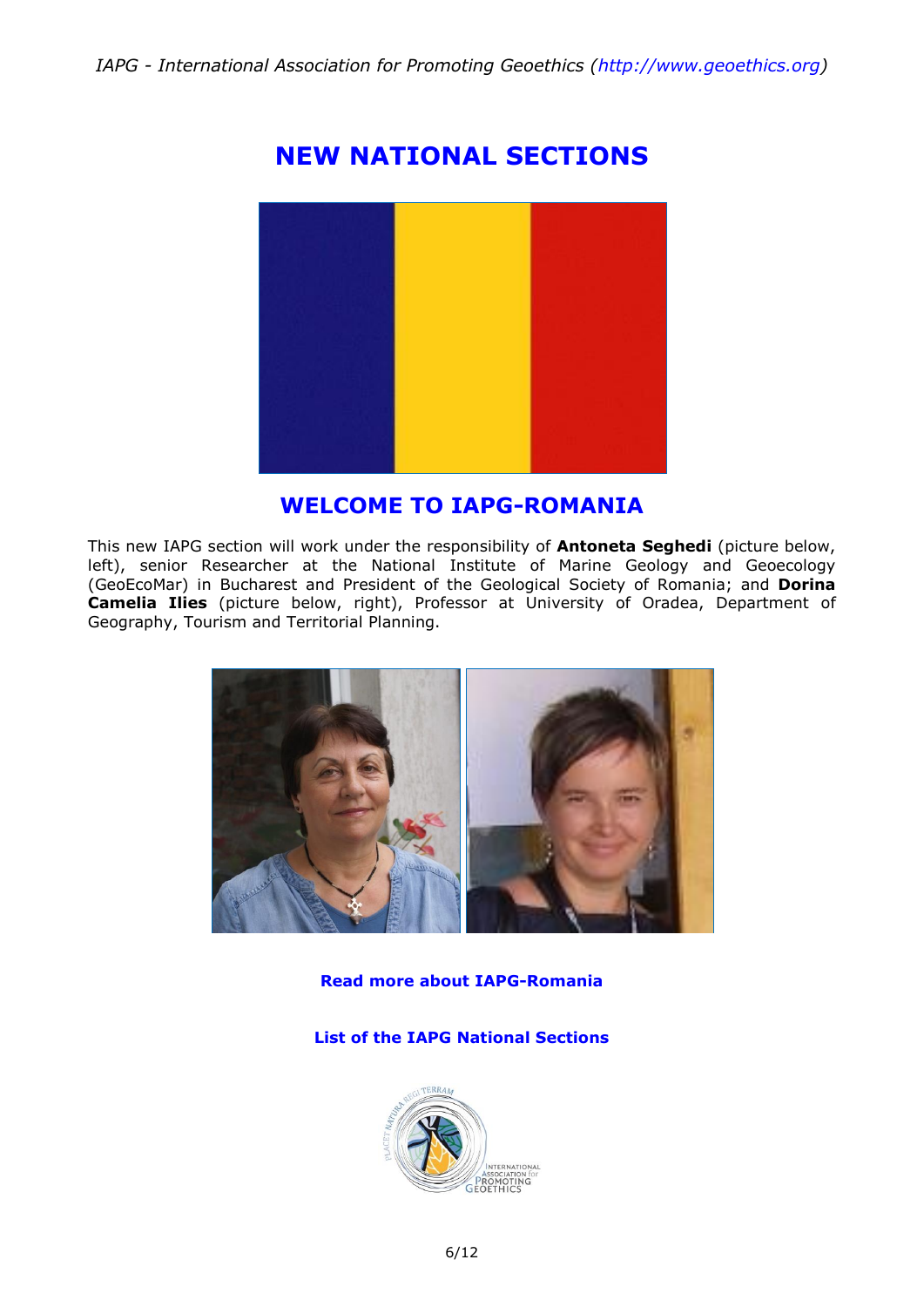# **PUBLICATIONS**



## **THE EMERGING FIELD OF GEOETHICS**

New paper:

Bobrowsky P., Cronin V.S. , Di Capua G., Kieffer S.W., Peppoloni S. (in press).

THE EMERGING FIELD OF GEOETHICS.

In: Scientific Integrity and Ethics with Applications to the Geosciences, edited by Gundersen L.C., Special Publication American Geophysical Union, John Wiley and Sons, Inc.

### **[Read here the pre-print version](http://media.wix.com/ugd/5195a5_2d21386d650f4f418cb05d0d7dad395c.pdf) (pdf file)**



## **SOCIAL GEOLOGY — INTEGRATING SUSTAINABILITY CONCEPTS INTO EARTH SCIENCES**

New paper: Stewart I.S. and Gill J.C. (2017). SOCIAL GEOLOGY — INTEGRATING SUSTAINABILITY CONCEPTS INTO EARTH SCIENCES Proceedings of the Geologists' Association, available online 13 February 2017

#### **[Read here](http://www.sciencedirect.com/science/article/pii/S0016787817300044)**

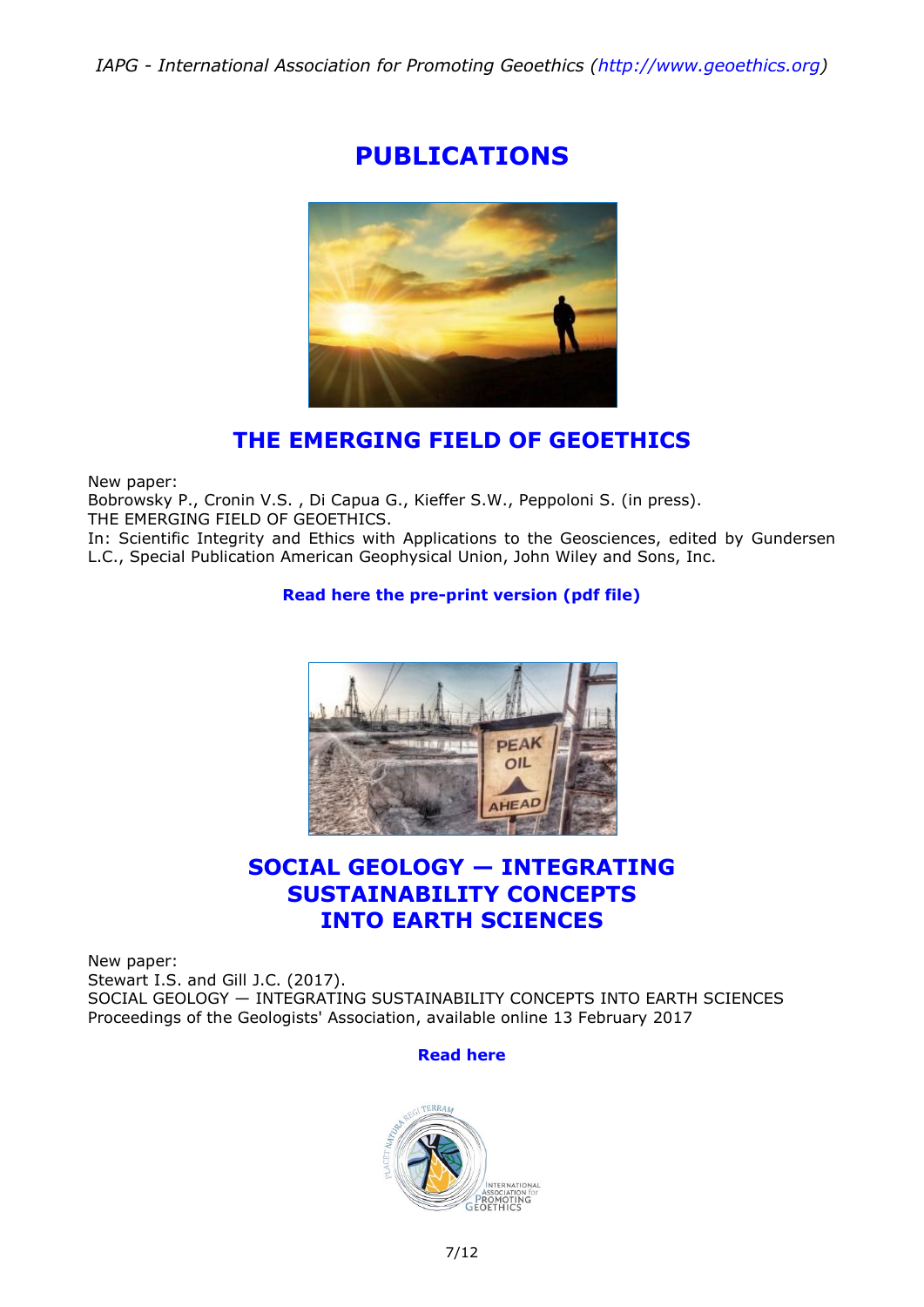

## **LABORATORY MANUAL IN PHYSICAL GEOLOGY**

New book:

The 11th edition of the AGI/NAGT Laboratory Manual in Physical Geology is now in print, reports its editor and IAPG-USA co-coordinator, Vince Cronin.

Income from the sale of this laboratory manual is used to help support the work of the American Geosciences Institute (AGI) and the National Association of Geoscience Teachers (NAGT).

The new edition incorporates work from 38 authors who contributed to earlier editions, most recently under the editorial leadership of Richard Busch. The new edition is based on current developments in geoscience and geoscience education, publisher research by Pearson, and expert reviews of the previous edition by 47 representatives of AGI member societies. An editorial panel from NAGT and 15 individual geoscience reviewers helped in the process of developing the new 11th edition, in association with an experienced team from Pearson.

The text of the lab manual has been extensively revised. Approximately 188 new photographs, 100 new figures, and more than 80 revised figures in the new 11th edition are spread over 16 chapters that feature 96 activities, including 12 new activities. All of the 148 new photos that Cronin supplied as editor will be available for educational use through the AGI Earth Science World Image Bank [\(www.earthscienceworld.org/images\)](http://www.earthscienceworld.org/images).

#### **An awareness of geoethics is a recurring theme in the new edition**.

Advance copies are now available:

Vincent S. Cronin (editor) and Dennis Tasa (illustrator), 2017, Laboratory Manual in Physical Geology: New York, New York, Pearson Education Inc., www.pearsonhighered.com, ISBN 10: 0-13-444660-7, ISBN 13: 978-0-13-444660-8, 426 p.



**Other "Publications" in the IAPG website** <http://www.geoethics.org/publications>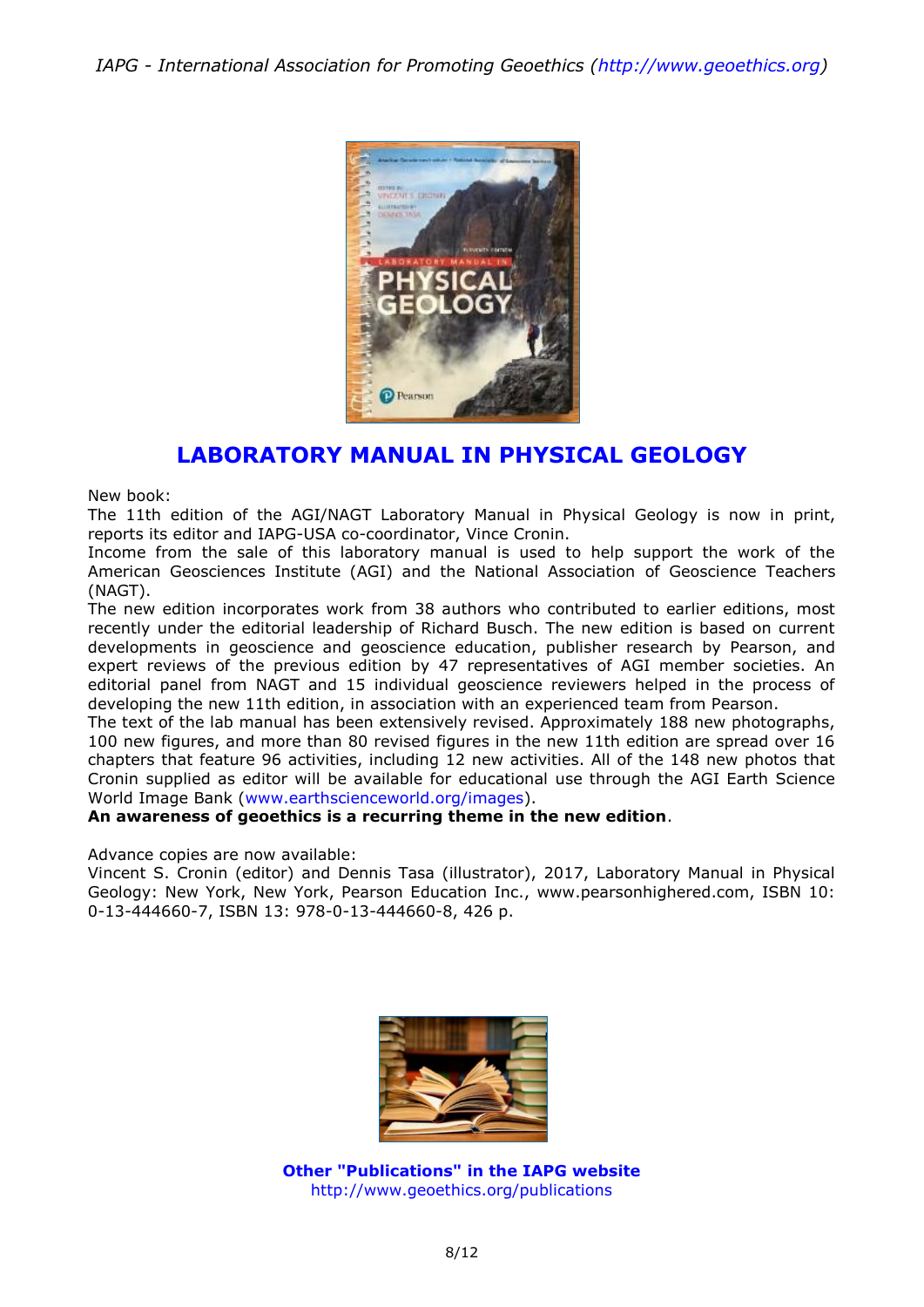# **VIDEOS**



## **[FREE VIDEO LESSON:](https://www.youtube.com/watch?v=jCVkuaKAqK8&t=43s) [GEOETHICS IN DISASTER RISK REDUCTION](https://www.youtube.com/watch?v=jCVkuaKAqK8&t=43s)**

The video lesson by Silvia Peppoloni, Secretary General of IAPG - International Association for Promoting Geoethics, is part of the online course (MOOC): "A Resilient Future: Science and Technology for Disaster Risk Reduction" (Discover how science and technology help us reduce disaster risk and increase resilience). This free online course is organized by the École polytechnique fédérale de Lausanne (Switzerland). The video is included in the Chapter 7: Science and Technology for Resilience and Sustainable Development - Ethics in Disaster Risk Reduction. IAPG - International Association for Promoting Geoethics is partner of the MOOC for the Chapter 7.

#### **[See the video \(13:22 minutes\)](https://www.youtube.com/watch?v=jCVkuaKAqK8&t=43s)**

#### **[More information about the MOOC \(free registration\)](https://www.edx.org/course/resilient-future-science-technology-epflx-tech4drr#!)**



### **[VIDEO OF THE WORKSHOP](https://www.youtube.com/watch?v=N0lbmlaZqjA&t=339s) [ORGANIZED BY IAPG-NIGERIA](https://www.youtube.com/watch?v=N0lbmlaZqjA&t=339s)**

IAPG-Nigeria (coordinator: Arinze Harrison Ikwumelezeh) organized its 1st sensitisation workshop on 24 October 2016 in Abuja. Title of the workshop: "The importance of Geoethics in achieving Sustainable Development Goals (SDGs) in Nigeria". The Nigerian Minister of Environment attended this event and gave a speech.

#### **[See the video \(9:00 minutes\)](https://www.youtube.com/watch?v=N0lbmlaZqjA&t=339s)**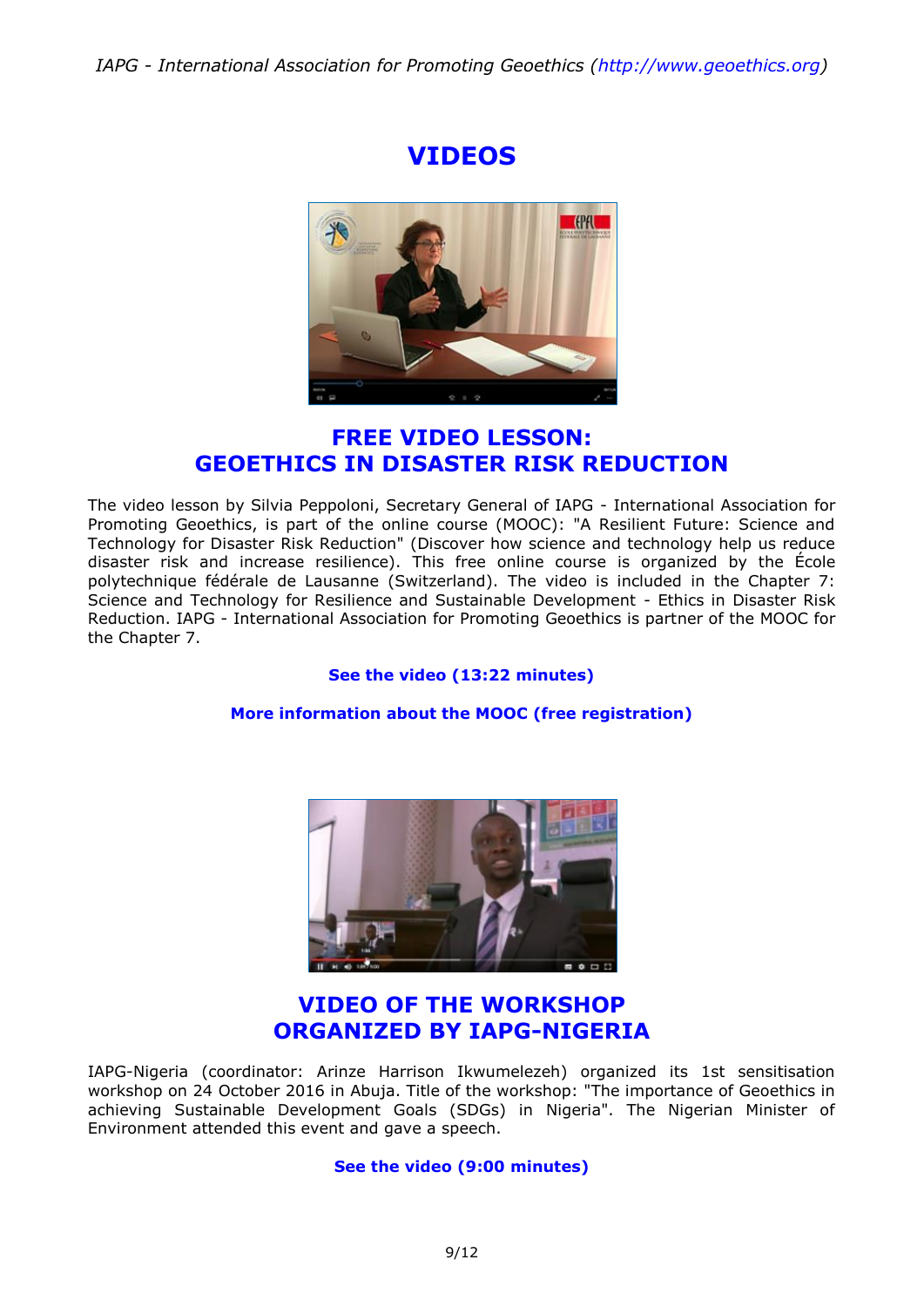# **FROM THE IAPG BLOG**



### **Geoethics and Nigeria's [developmental challenges](http://iapgeoethics.blogspot.it/2017/02/geoethics-and-nigerias-developmental.html)**

(by Greg Odogwu, Nigeria)

"... This is why the advent of Geoethics as a scientific discipline has become so auspicious ...".



**[Ethics and Fracking](http://iapgeoethics.blogspot.it/2017/02/ethics-and-fracking-by-crittenden.html)** (by Stephen Crittenden, Switzerland)

"... In the world today Oil and Gas explorers and producers more often than not suffer negative publicity for, in my opinion, three main reasons ...".



### **Natural risks prevention: [an ethical and civil mission](http://iapgeoethics.blogspot.it/2017/03/natural-risks-prevention-ethical-and.html)**

(by Silvia Peppoloni, Italy)

"... Defense against natural hazards is a form of respect for our human intelligence and a civic duty towards society ...".



**[Revisiting the geoparks initiative:](http://iapgeoethics.blogspot.it/2017/03/revisiting-geoparks-initiative-general.html) general notes!** (by Mamoon Allan, Jordan)

"... it is fundamental to support the efforts to promote the importance of establishing geoparks in the different parts of the world and assist the developing countries which have potential of great geoparks to join the global geoparks initiative ...".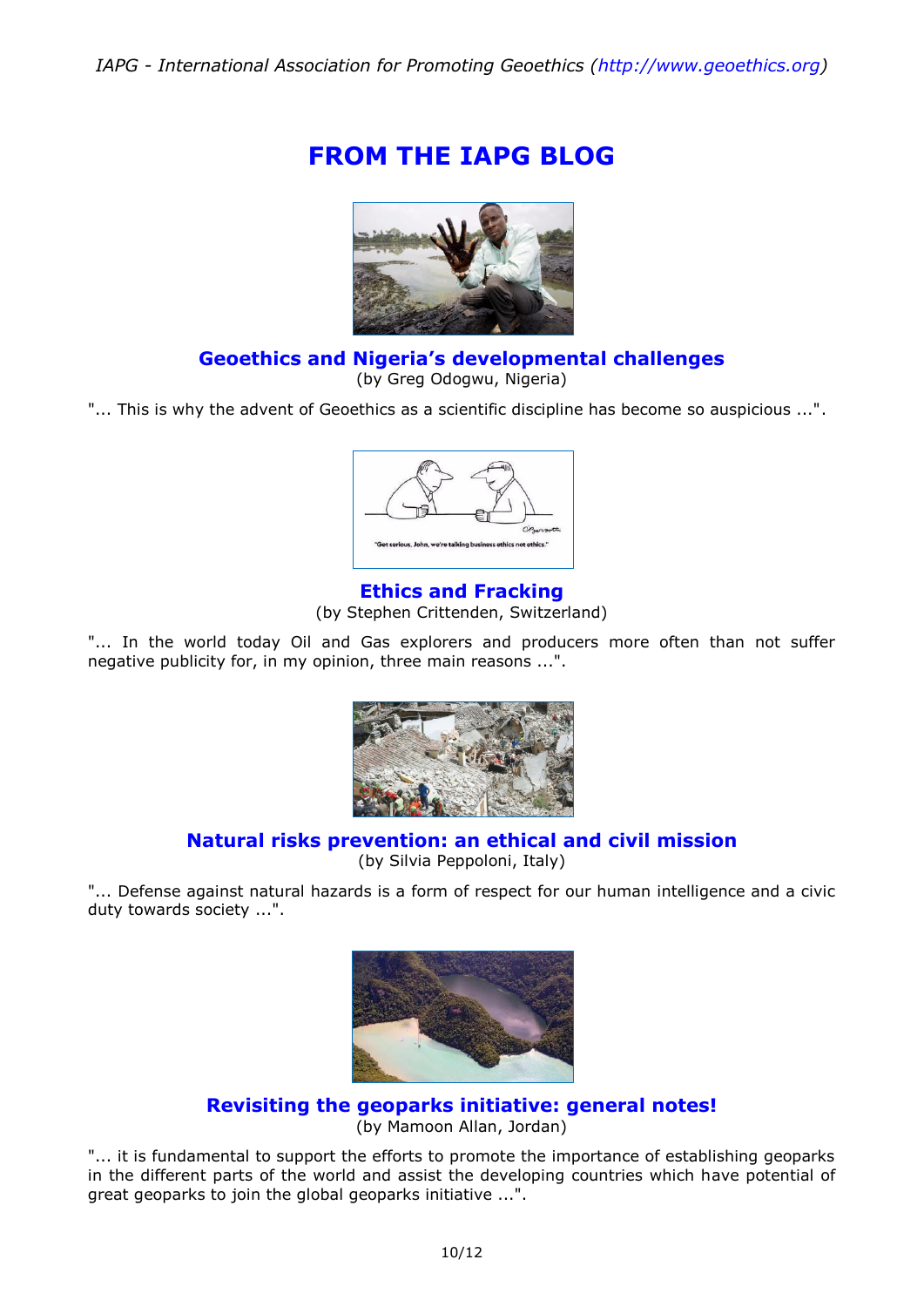

**Other articles from the IAPG blog** <http://www.geoethics.org/articles-from-iapg-blog>

# **FOCUS**



### **[Towards Sustainable Mining](http://mining.ca/towards-sustainable-mining)**

(Mining Association of Canada)

Towards Sustainable Mining (TSM) is the Mining Association of Canada's (MAC) commitment to responsible mining. It is a set of tools and indicators to drive performance and ensure that key mining risks are managed responsibly at our members' facilities.

#### **[Read more](http://mining.ca/towards-sustainable-mining)**



#### **[The Global Risks Report 2017](https://www.weforum.org/reports/the-global-risks-report-2017)** (World Economic Forum)

Now in its 12th edition, The Global Risks Report 2017 completes more than a decade of highlighting the most significant long-term risks worldwide, drawing on the perspectives of experts and global decision-makers.

#### **[Read more](https://www.weforum.org/reports/the-global-risks-report-2017)**